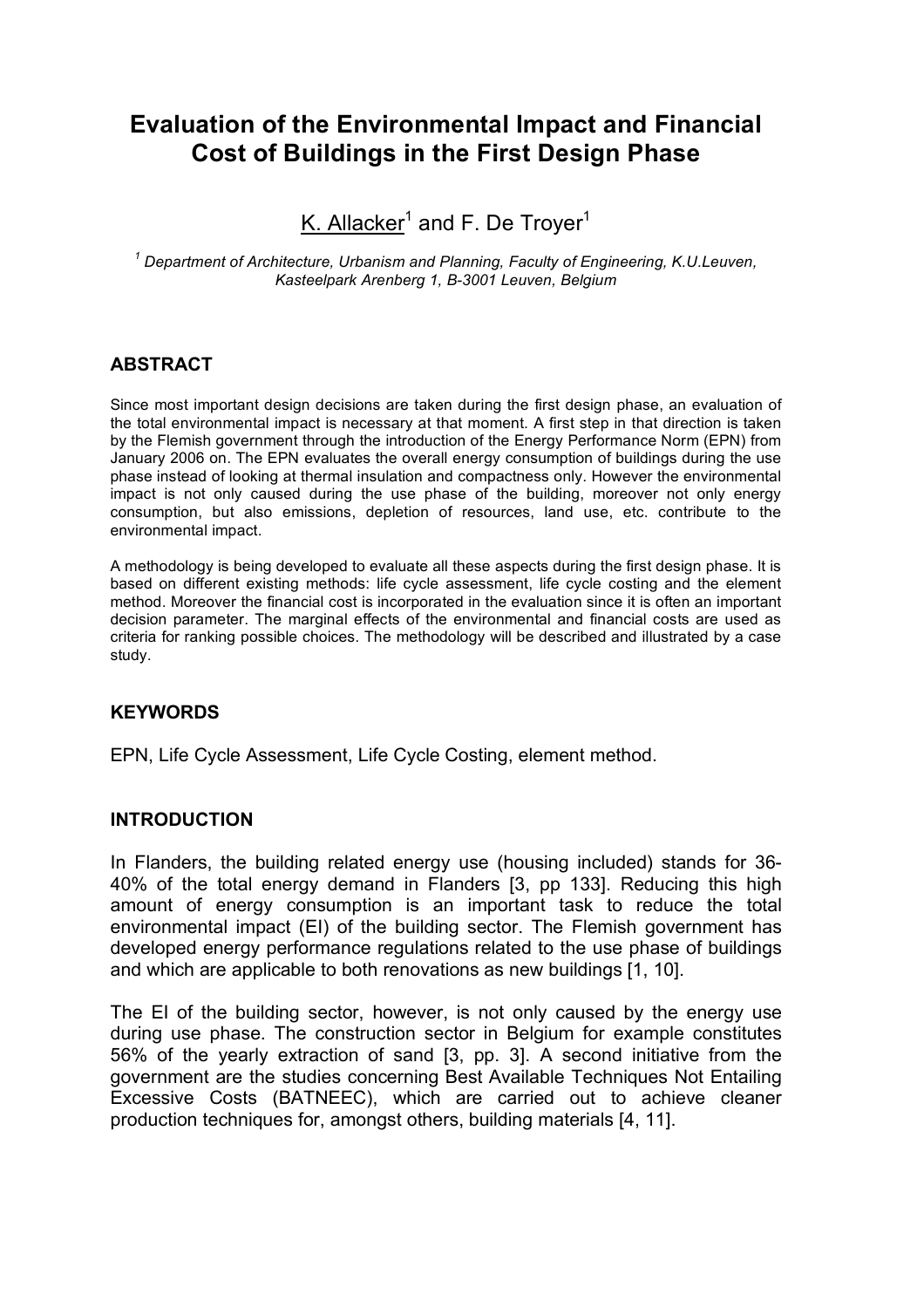# **ENERGY PERFORMANCE REGULATIONS**

Regulations in Flanders related to energy use in buildings started after the energy crisis in the seventies. These first regulations focused on thermal insulation of the building skin and were based on the awareness that the energy demand due to heating was more or less linearly proportional to the thermal insulation quality of the building skin. A first improvement to these regulations was achieved in 1992 due to the introduction of the 'isolatiedecreet' (insulationregulation), taking into account as well the thermal insulation as the compactness of the building. [7]

The new EPN does no longer simplify the energy demand due to heating to the insulation and compactness of the building, but takes into account the whole concept of the building together with the heating installation. This means that as well thermal insulation, compactness, ventilation, passive solar and internal gains as the efficiency of the installation and gains from active solar systems are taken into account. Moreover the efficiency of heat generation of the installation is taken into account, which enables to reward low temperature heating systems which lead to a lower primary energy use. Besides heating, also the preparation of hot water and the energy for the functioning of the heating installation is taken into account. For utility buildings the energy use due to lighting, cooling and air treatment is also incorporated.

# **SCOPE**

As described before, not only the energy use during use phase, although a very important aspect, is the only cause of the EI. There are other causes such as depletion of resources, harmful emissions, waste disposal, etc. and other life phases (production of materials, construction, renovations, demolition, etc.) which should be included in the EI evaluation of buildings.

In this paper a methodology is described which aims at taking into account all EI during the whole life cycle of a building. Besides the EI, the financial cost is taken into account, since this is an important decision parameter. Moreover the methodology is developed in such a way that it can be used during the first design phase. Some preliminary results of a case study are reported in order to make the proposed methodology more comprehensible and to illustrate its viability.

# **METHODOLOGY**

The proposed methodology is a combination of existing methods: Life Cycle Assessment (LCA) and Life Cycle Costing (LCC). Via the element method [5] the combined effect of lay-out and technical solutions for building elements upon costs or/and EI is estimated. The combination of these methods will be further explained in the following paragraphs.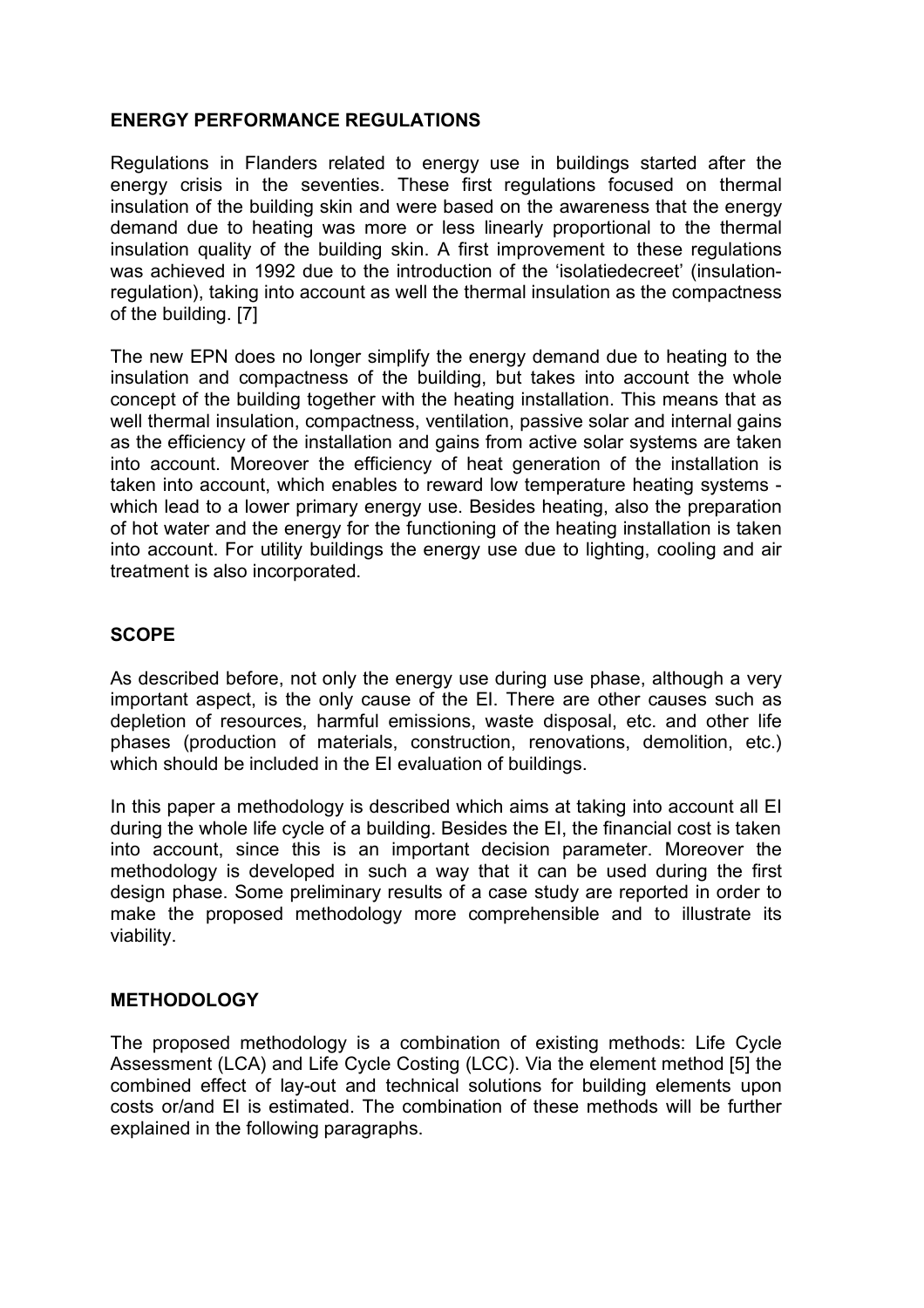# **Environmental impact**

The long lifespan of buildings implicates that it is important to take into account the whole lifecycle when evaluating its EI. LCA, for that matter, is an important, scientifically based, tool. LCA however are most often carried out at the level of materials and components and not at the level of the building [9, pp. 2]. Since the design of a building (typology, layout, dimensions, orientation, location, etc.) determines the overall EI, it is not correct to equate a building to the sum of its constituting components.

Carrying out a LCA should be done following a strict methodology defined by ISO 14000 [8] and should be well documented. For a detailed description of this methodology the authors refer to ISO 14000 and to the SETAC publication about LCA in building and construction [9].

Basically LCA consists of four methodological phases: goal and scope definition, inventory, impact assessment and evaluation. Within the 'goal and scope', the functional unit (FU) needs to be defined. The FU is defined as '*quantified performance of a product system for use as a reference unit in a life cycle assessment study*' [14]. Since a building is a complex end-product, the definition of the functional unit is not evident. In this approach it was therefore decided to add a quality evaluation to the analysis and evaluate the total score: quality/environmental impact (Q/EI). This enables a comparison of buildings.

Once the functional unit is defined, the inventory can start. Firstly one has to define the system boundaries, secondly a list of in- and outputs (emissions, energy, resources, land use, etc.) needs to be established for the specified system. In this analysis the system is limited to the level of the building: this means that the urban level is not taken into account (for example transportation during use phase is not included). The construction and demolition of the building are also neglected because of their minor impact and uncertainty of data. Moreover the EI of the use phase is limited to the effects due to heating, maintenance and replacements. Electricity use for appliances/lighting and use (+ heating) of water is not included. This is decided because the EI of these aspects is low in comparison with heating and material use, and since these aspects are less determined by the design of the building.

Once the in- and outputs are listed, these need to be translated into EI. This is done in the impact assessment phase. In this proposal Eco-Indicator 99 is used as impact assessment method, which means that the damage to human health, to the quality of ecosystems and to the depletion of resources is taken into account [13]. As a result an environmental profile is drawn.

A last step in LCA is the evaluation of the results. The environmental profile, as a result of the previous step, is difficult to interpret since the three effects have different units: Disability Adjusted Life Years (DALY), Potentially Disappeared Fraction (PDF)/(m2,year) and MJ (surplus energy) respectively. The three values are normalized (compared to the yearly EI of an average European) so that the units become dimensionless: we obtain a normalized environmental profile. Finally a weighting of the three effects is carried out. This last step is subjective,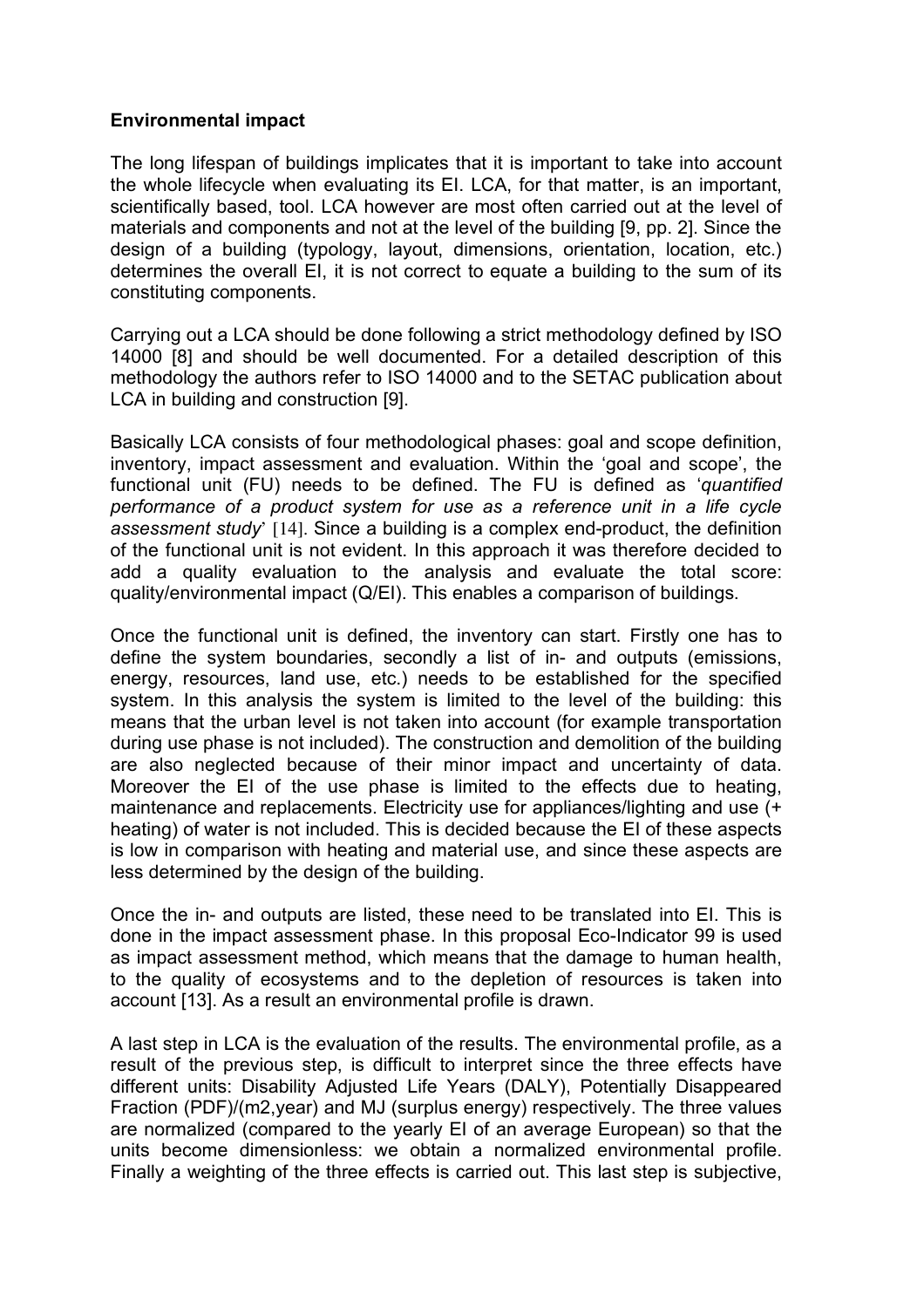since it is not easy to determine the relative importance of the three effects and is therefore excluded by ISO 14000. Despite this prohibition, in this research the weighting is done to improve communication, but is never shown without the unweighted values. The final result is a single score, expressed in Ecopoints. The higher the score, the higher the EI is.

# **Financial cost**

Besides the EI, the financial cost is analysed. As well the initial as the total financial cost are of interest, in terms of budget restriction and cost efficiency respectively. The sum of the present values of the initial cost and cost during use phase due to heating, maintenance and replacements is calculated to obtain the total financial cost.

# **Element method**

To compare different building designs, layouts, typologies, sizes, orientations, etc. the element method is used [5]. The element method is a well known method for cost calculation of buildings, but is used in this research for both financial cost and EI calculations. By using the element method, the EI and financial cost are calculated per square meter of (useful) floor area and therefore enables to carry out comparative studies. An extra advantage of the element method is that the analysis can be limited to one or more building elements of interest, for example exterior walls, roofs, floors, windows, etc. To compare buildings with a different lifespan, the yearly EI and financial cost are calculated, resulting in an impact and cost per m2 of floor area, per year.

# **CASE STUDY**

To illustrate the methodology some preliminary results of a case study, analysing two commonly used alternatives of an exterior wall in Belgium, are shown.



Figure 2: Two compared exterior walls (left) and terraced house (right).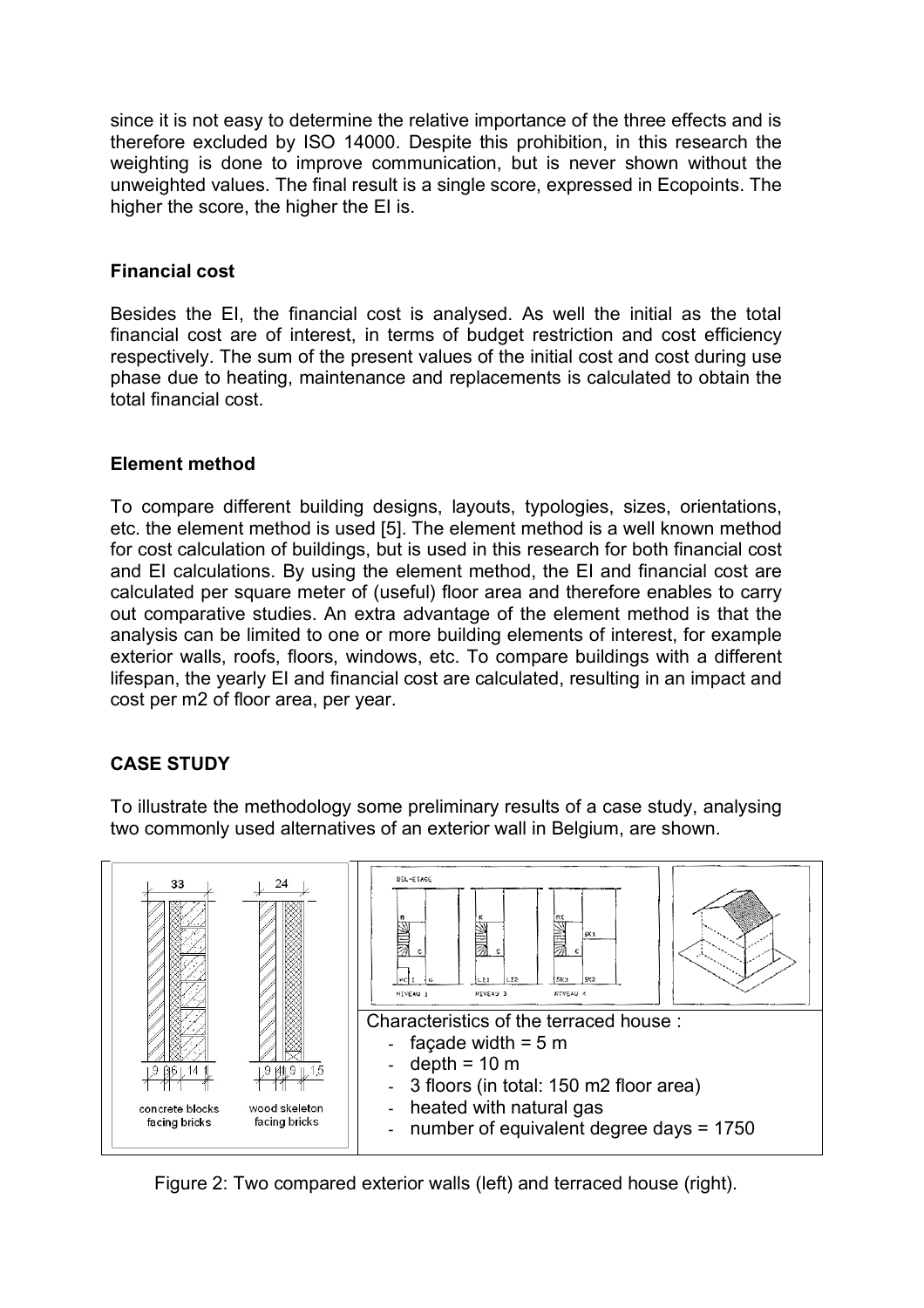Figure 2 (left) shows both alternatives: the first is a cavity wall of concrete blocks and facing brick, insulated with mineral wool, the second alternative is a cavity wall with an inner layer of wood skeleton insulated with mineral wool and an outer layer of facing brick. Both alternatives look identically from in- and outside. These walls are used for the front and back façade of a terraced house with characteristics as shown in figure 2 on the right. This is called the reference case.

The input data for both the EI as for the financial cost are taken from existing databases, Ecoinvent and ASPEN respectively in this case study [15, 2]. Verification with other databases is still to be done. For the economical parameters such as growth and discount rate, as well as for the energy prices, average data for the Belgian situation (average for 2005) are used, but should be updated frequently [16, 16a].

The figure below (figure 3) shows the results for both exterior walls. The cluster of four graphs on the left shows following information:

- Upper-Left-Corner: normalized environmental profile.
- Upper-Right-Corner: weighted environmental profile (EI/m2 floor area, vear).
- Lower-Left-Corner: global quality score (Q).

0,00 0,02

Quality/ Environmental impact

concrete blocks - facing brick

concrete blocks - facing brick



wood skeleton - facing brick

wood skeleton - facing brick

R

Lower-Right-Corner: ratio 'Q/EI'.

0,0000 0,0001

Weighted Qualities

concrete blocks - facing brick

wood skeleton - facing brick

concrete blocks - facing brick wood skeleton - facing brick



0,00

Fin a n cial c

o st (E

concrete blocks facing bricks

w ood skeleton facing bricks

m

 $\overline{\Box}$ SPV

replacements SPVheating **a** ready to paint of wood skeleton **EX** inner wall of wood skeleton **acrylic paint** plaster on concrete **s** cement joint  $\equiv$  facing bricks  $\Box$  cavity braces **a** insulation inner wall of concrete block

0,20

0,40 0,60

The weighted EI is higher for the concrete blocks, but the quality is also better than for the wood skeleton. The total score Q/EI makes a decision possible: in this case the preference goes to the wood skeleton wall. The figure on the right represents the total financial cost (investment cost + present value of costs in use) for both walls in EURO/(m2 floor area, year), showing that the concrete block wall is more expensive than the wood skeleton wall.

These results are compared with the results of two walls with equal insulation layers: 14 cm. A comparison between figure 3 and 4 shows that the EI has decreased for both alternatives, but the financial cost has increased. Moreover the EI of both alternatives is nearly identical for the equally insulated walls, in contradiction to the reference case where the wood skeleton wall has a lower EI.